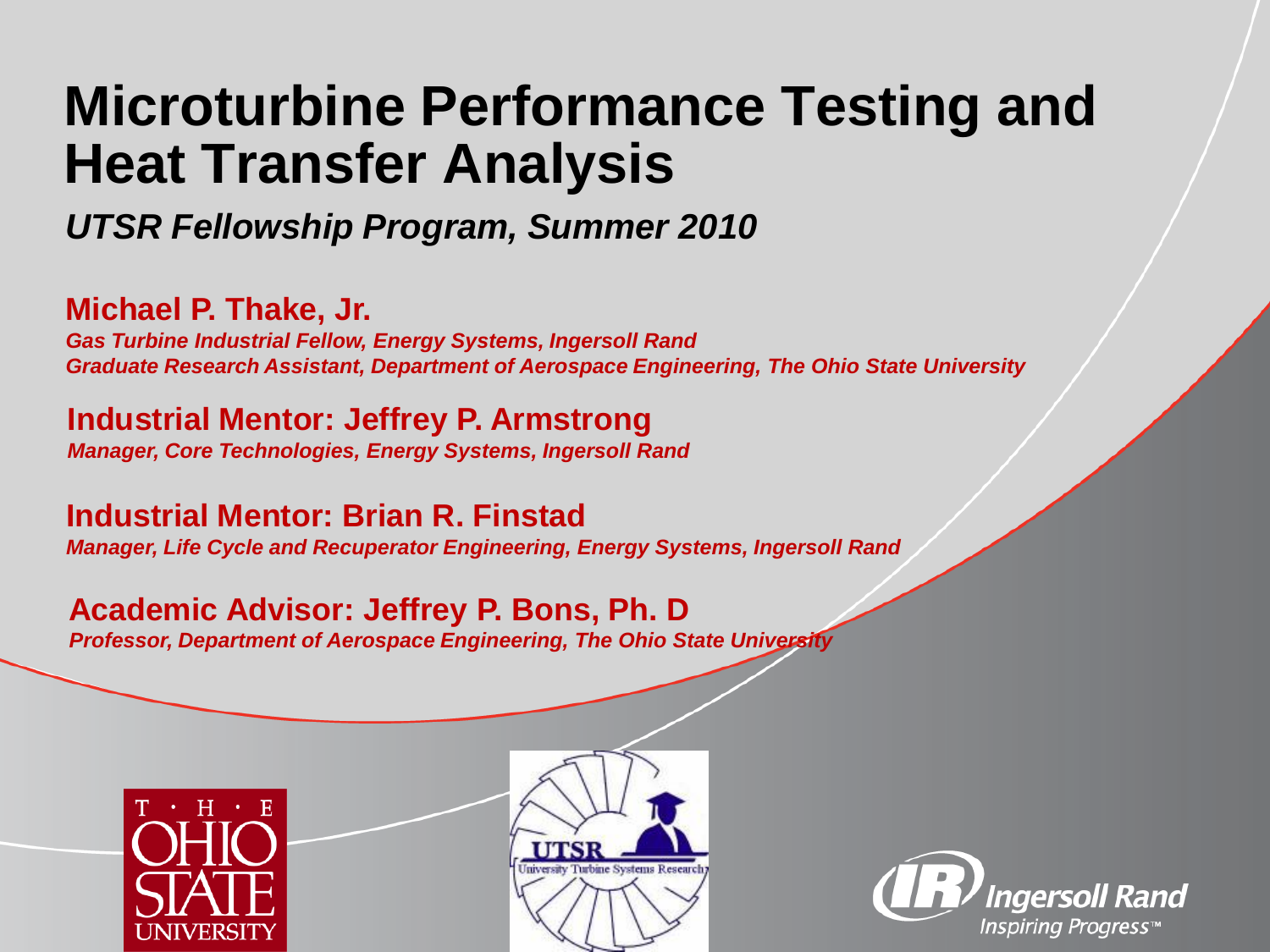#### **Outline**

- Microturbine Performance Testing
	- Motivation
	- Test Setup
	- Results and Discussion
- Heat Transfer Analysis
	- Motivation
	- Model
	- Results and Discussion
- Acknowledgments

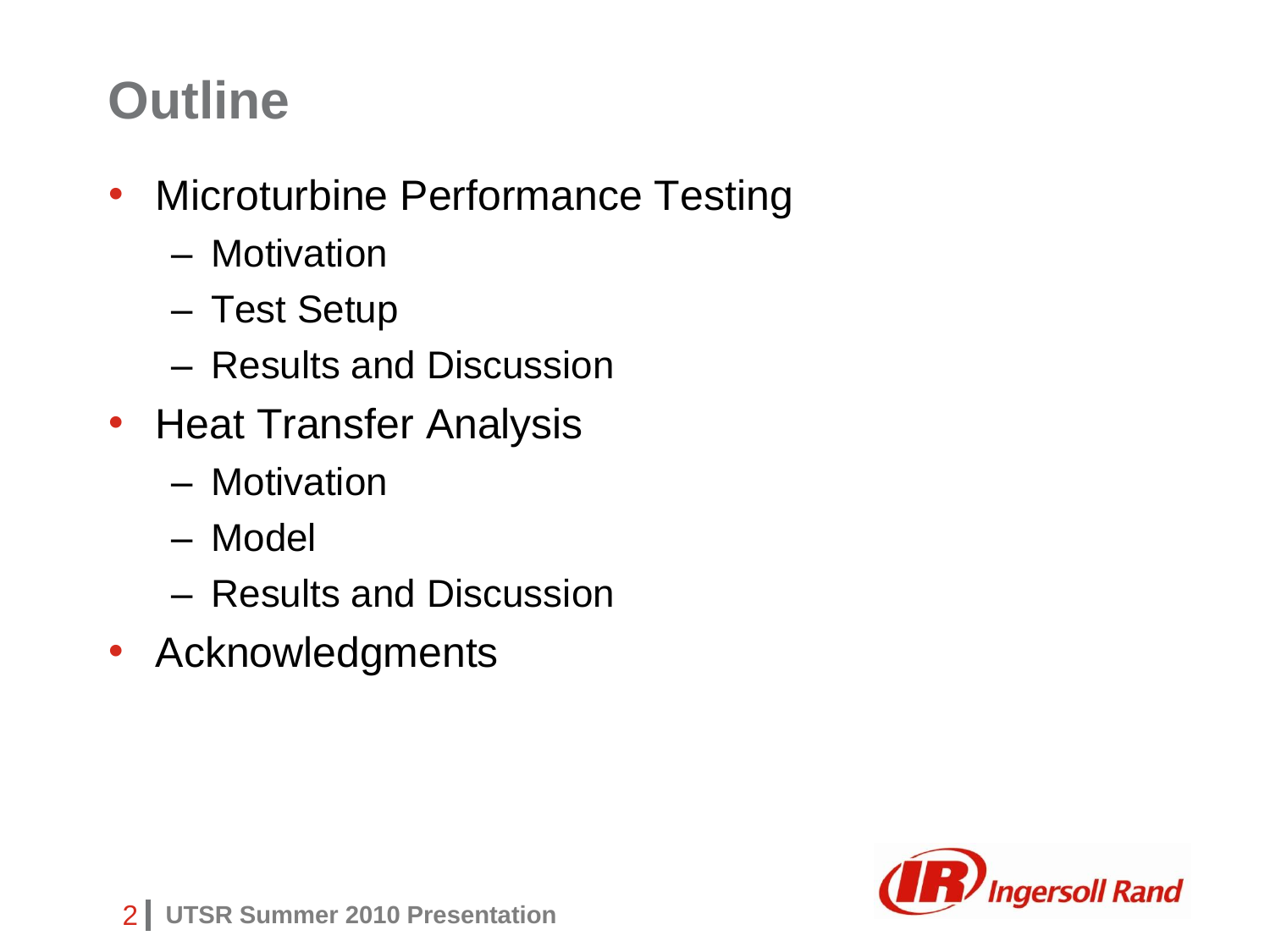## **MICROTURBINE PERFORMANCE TESTING**



**3 | UTSR Summer 2010 Presentation**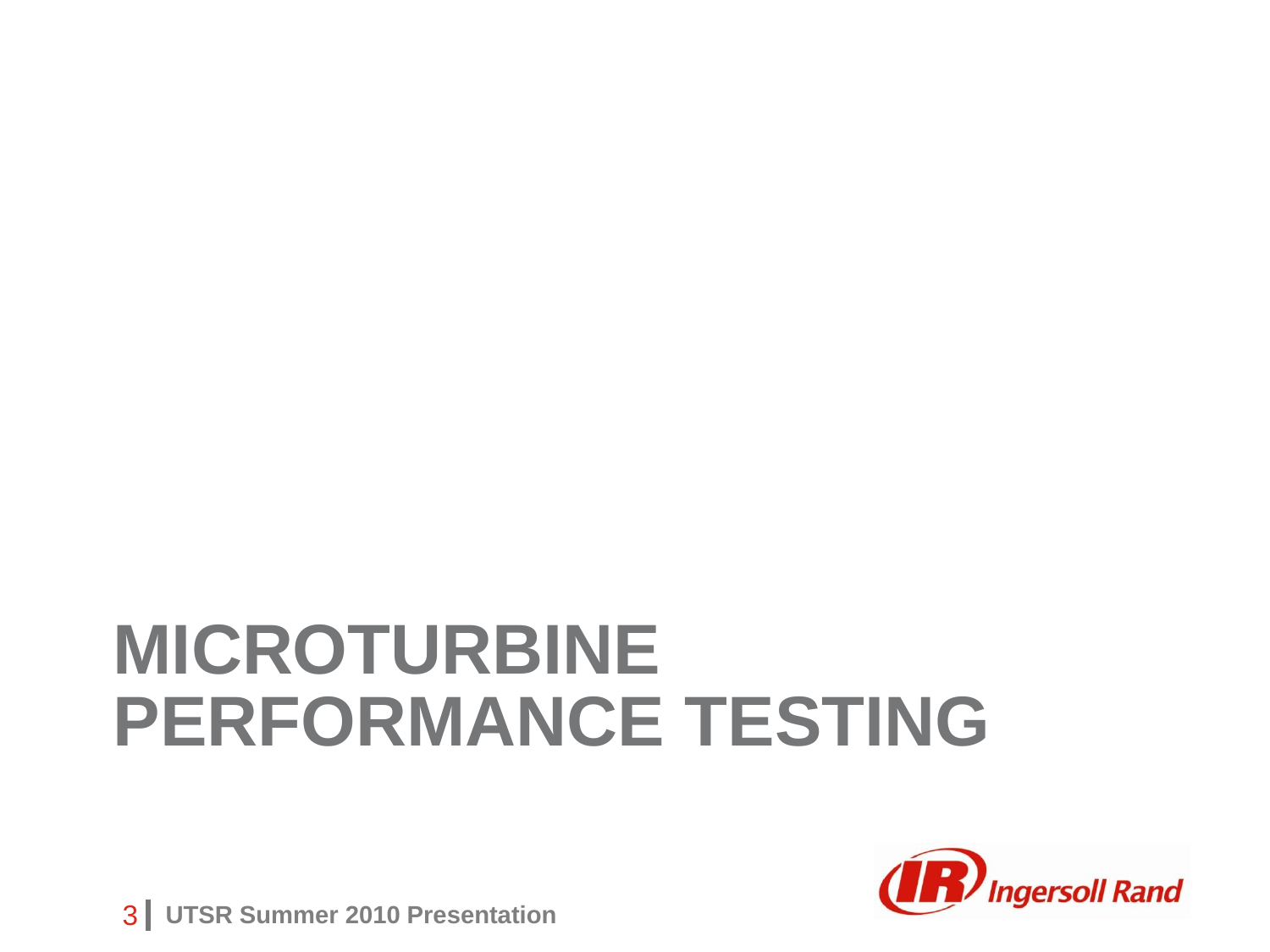#### **Motivation**

- Need for a redesign of major subsystems of current microturbine (MT250)
	- Easier to service and maintain
	- Improve performance
	- Simplify manufacturing
- Result is the Generation 3 microturbine (G3)
	- Reliable engine core assembly remained unchanged
	- Redesigned enclosure, casing and fuel/cooling subsystems
- Must test a production of the G3 for risk identification, performance improvement and endurance

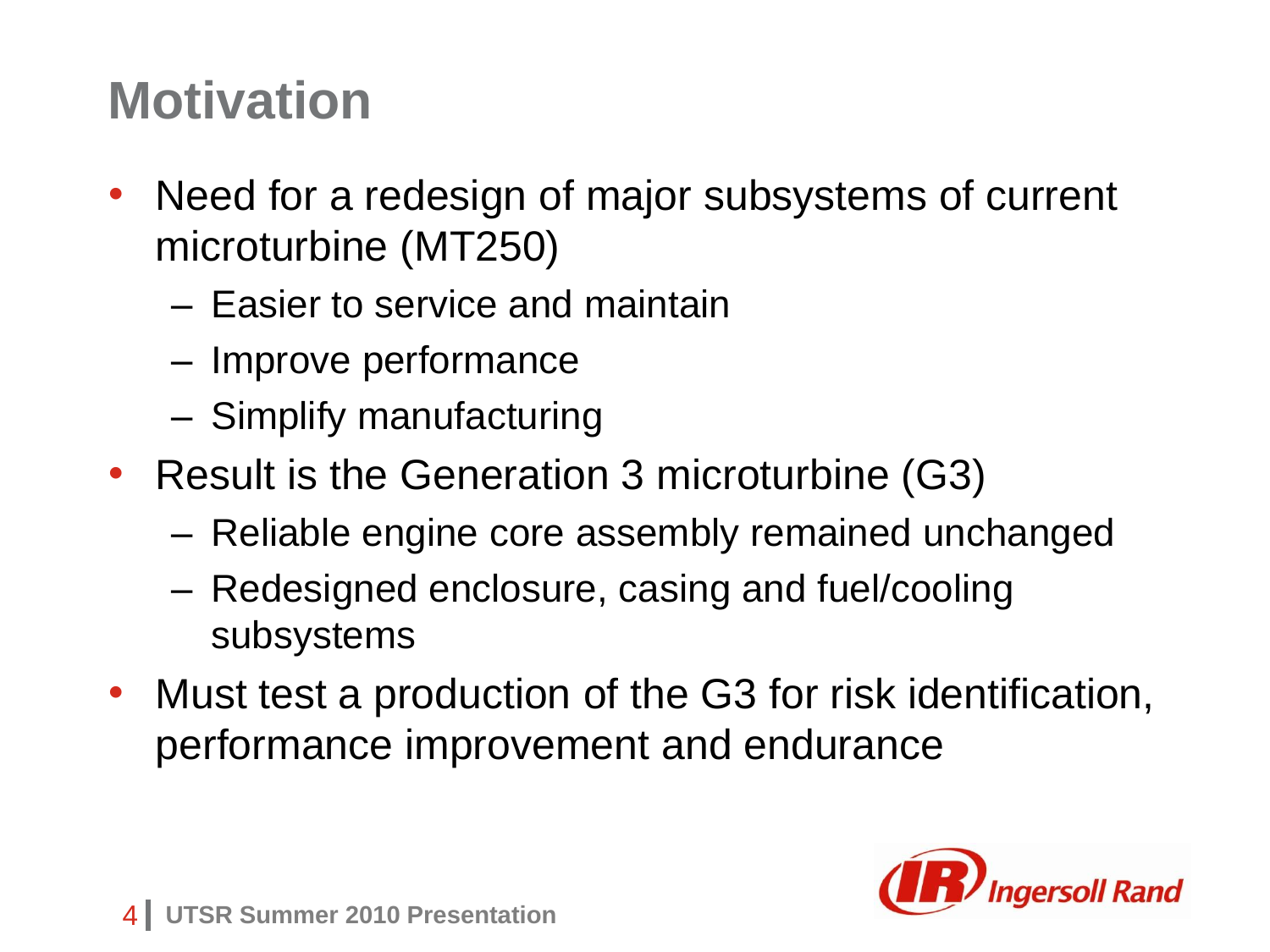#### **Test Setup**

- PP2
	- Simplified, easily accessible test cell for engine only
- $\cdot$  PP1
	- Full scale production package
	- Indoor setup with inlet ducting
	- Outdoor setup with inlet louvers
- Instrumentation
	- Normal monitoring instrumentation
	- 36 additional thermocouples and resistance temperature detectors
	- 4 additional pressure taps
	- Emissions and fuel measuring devices



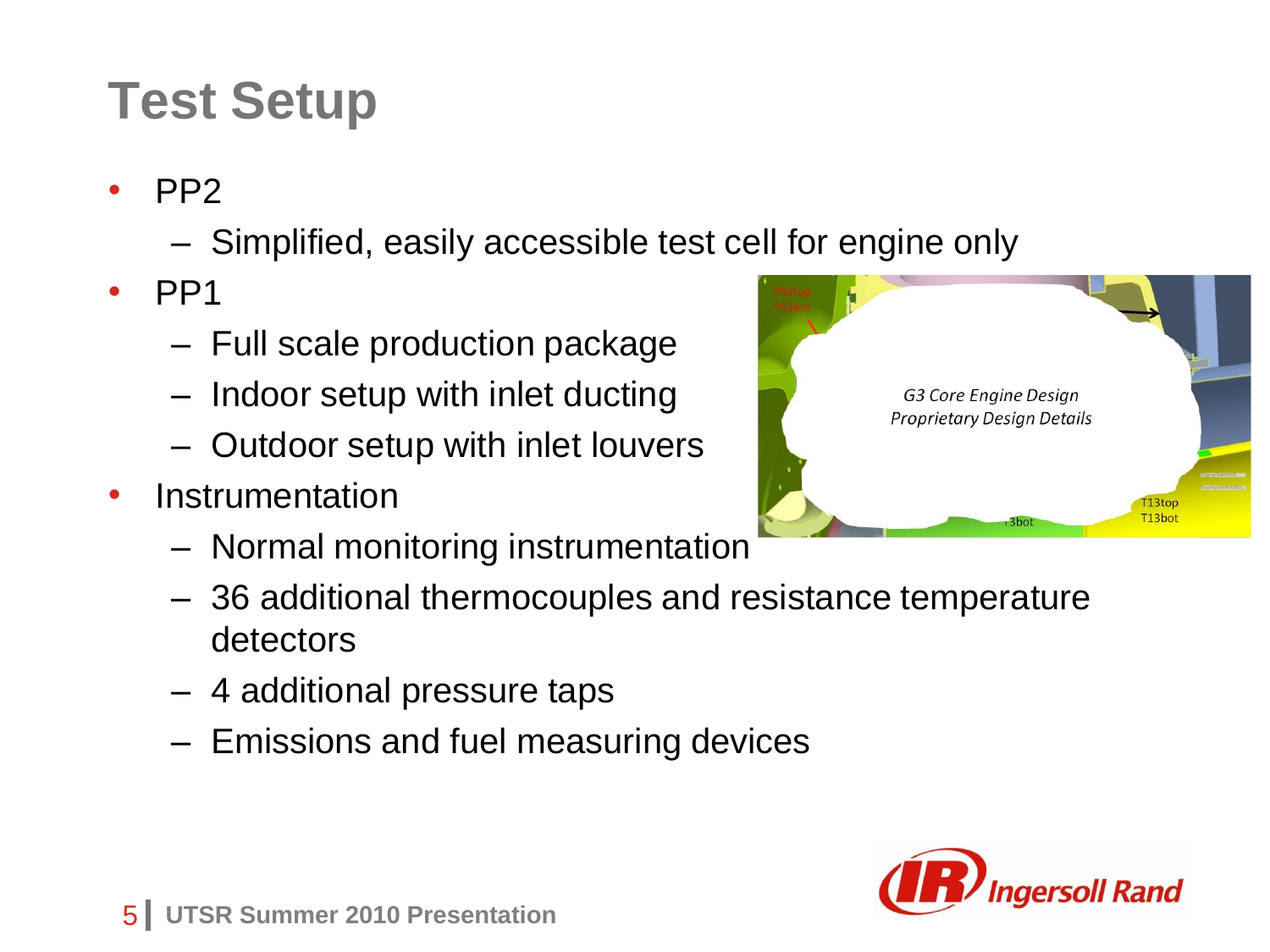### **Test Setup (cont.)**

- Subject the G3 core engine to 40 cold cycles, 460 hot cycles, and 506 hours of operation at 103% power
- Goals
	- No significant performance drop-off running under typical field conditions
	- No repairable conditions found in the core engine static hardware (cracks, excessive distortion) after final inspection
- Test Schedule
	- 5 hot cycles and 1 cold cycle per day
	- Each cycle lasts 1 hour with ~3 hours for cooling
	- Average last 10 minutes of data

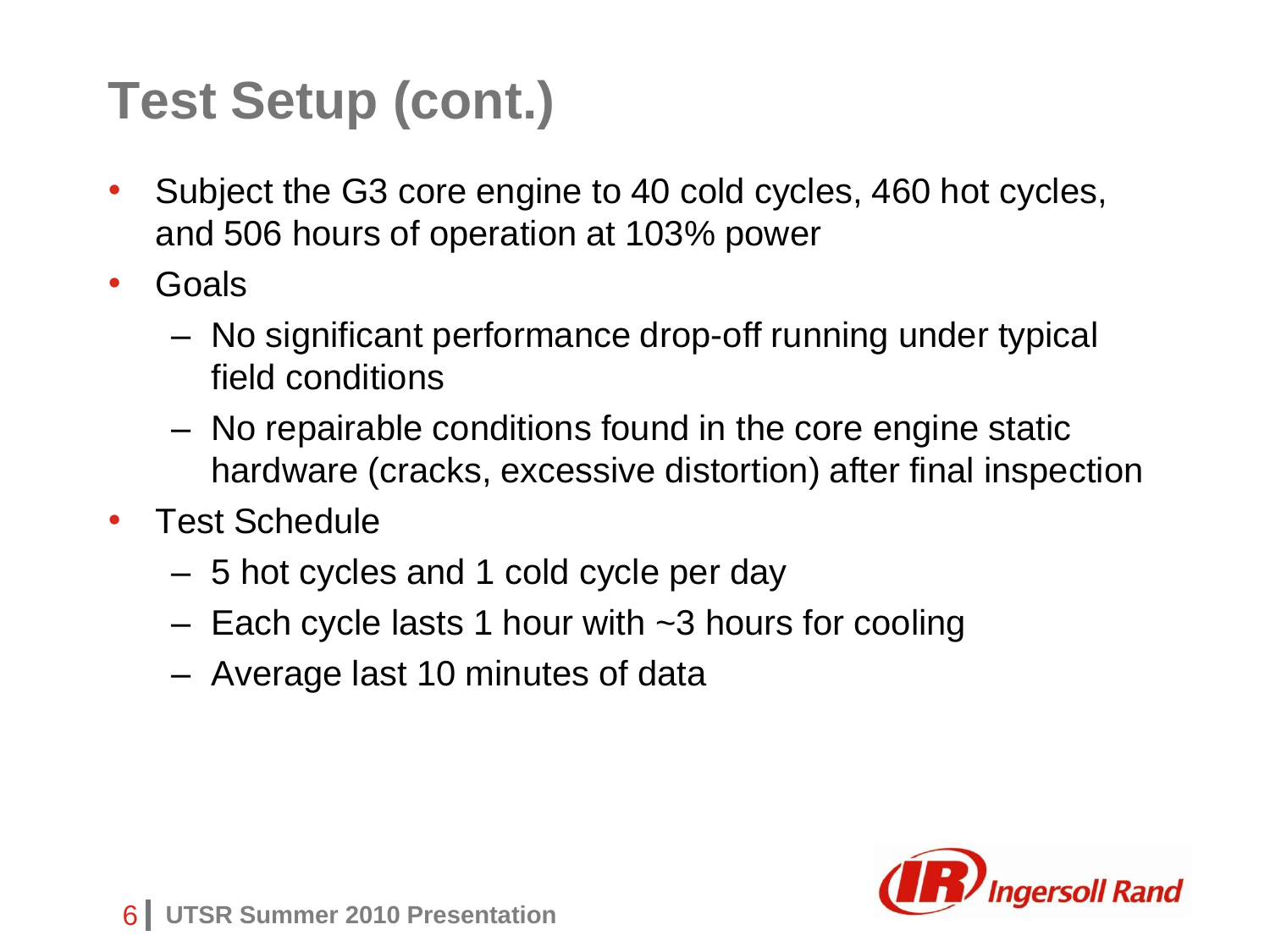#### **Minor Setbacks**

- Clogging due to assembly error which admitted lose insulation into recuperator
	- Test results are measuring worst case conditions and hotter temperatures





**7 | UTSR Summer 2010 Presentation**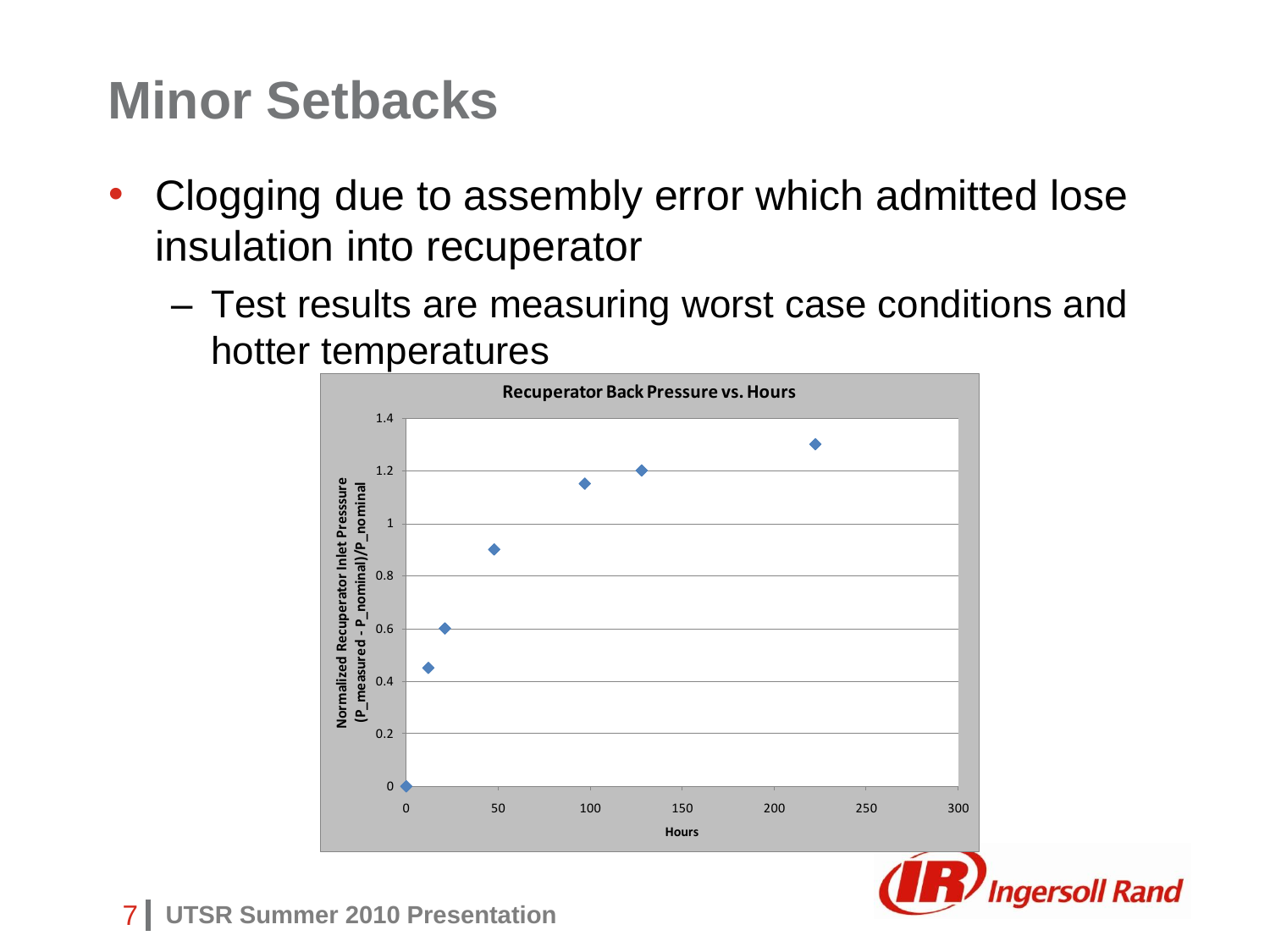#### **Performance Data**

- Recuperator Inlet Temperature is key
	- Monitors engine health
	- Limiting temperature



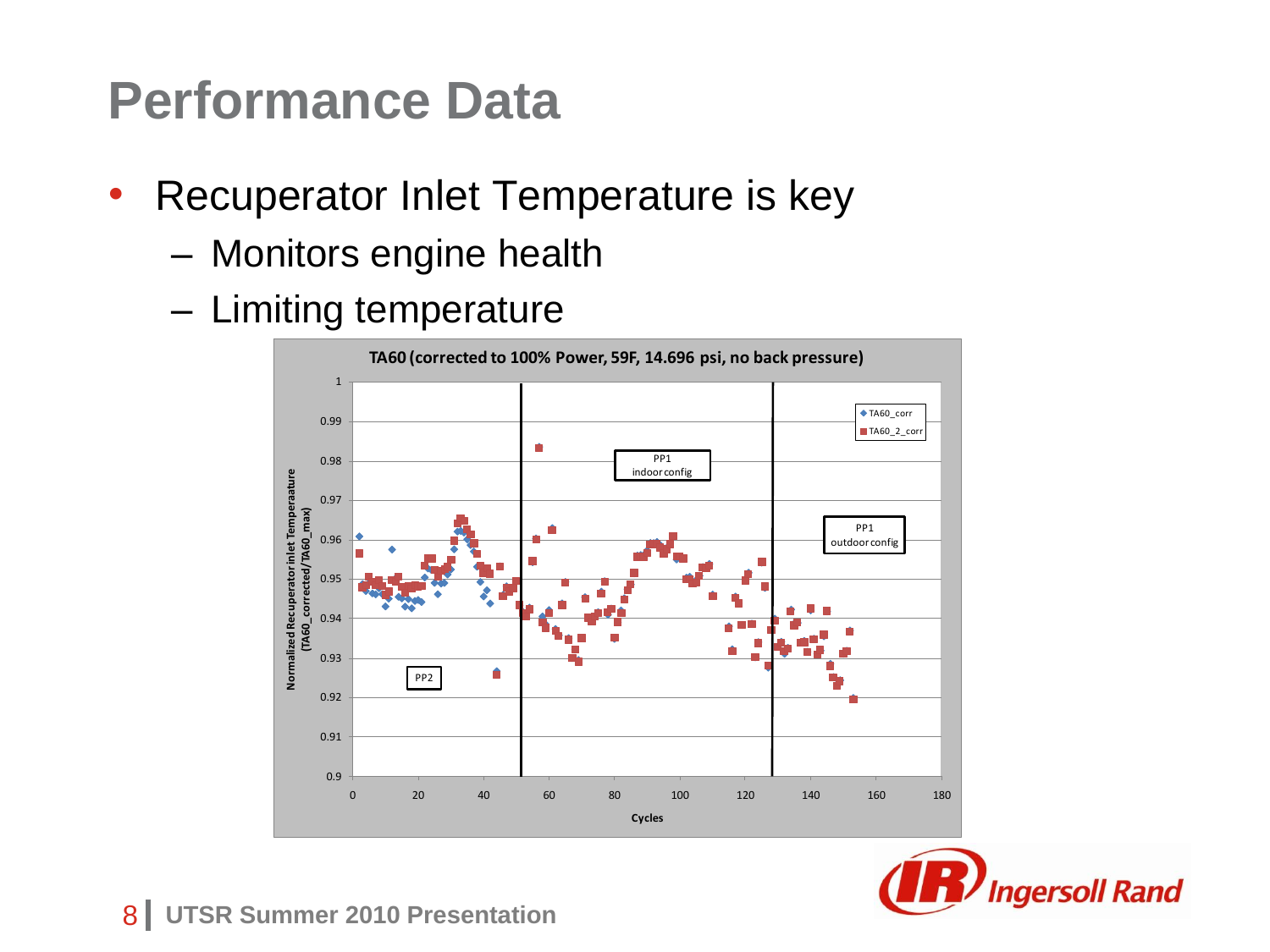# **HEAT TRANSFER ANALYSIS**



**9 | UTSR Summer 2010 Presentation**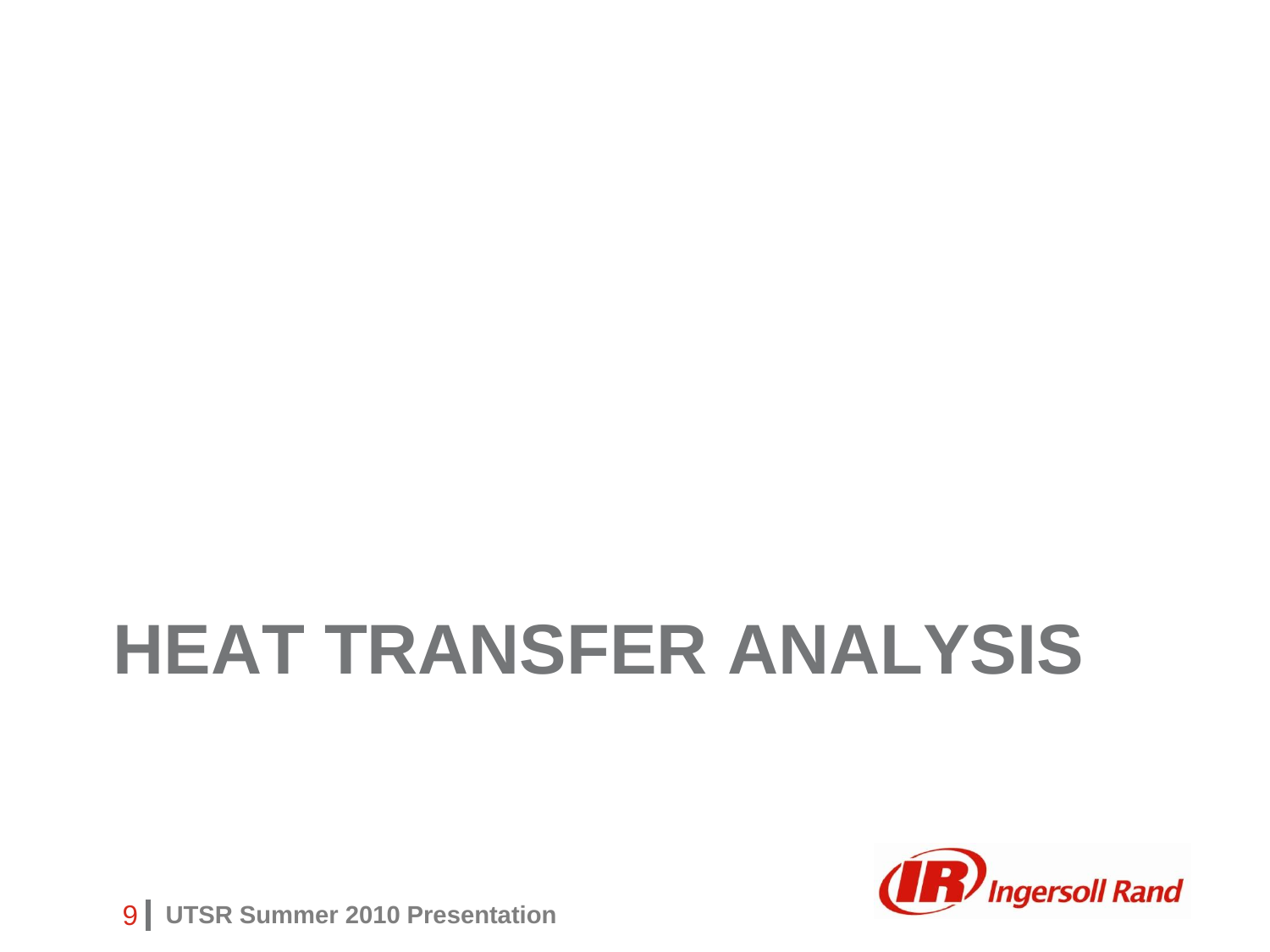#### **Motivation**

- No previous theory-based heat transfer model
	- Predictions derived from correlation curves from measured water and exhaust gas temperatures at inlet and outlet of cogen
- Need for a robust model
	- Adapt to changing inlet conditions and properties without knowing exit conditions
	- Implement into cycle analysis tool
		- **Enables part-power analysis**
		- Account for fuel changes, alt. changes, geometries
	- Use as a model to provide customers with reliable heat recovery data

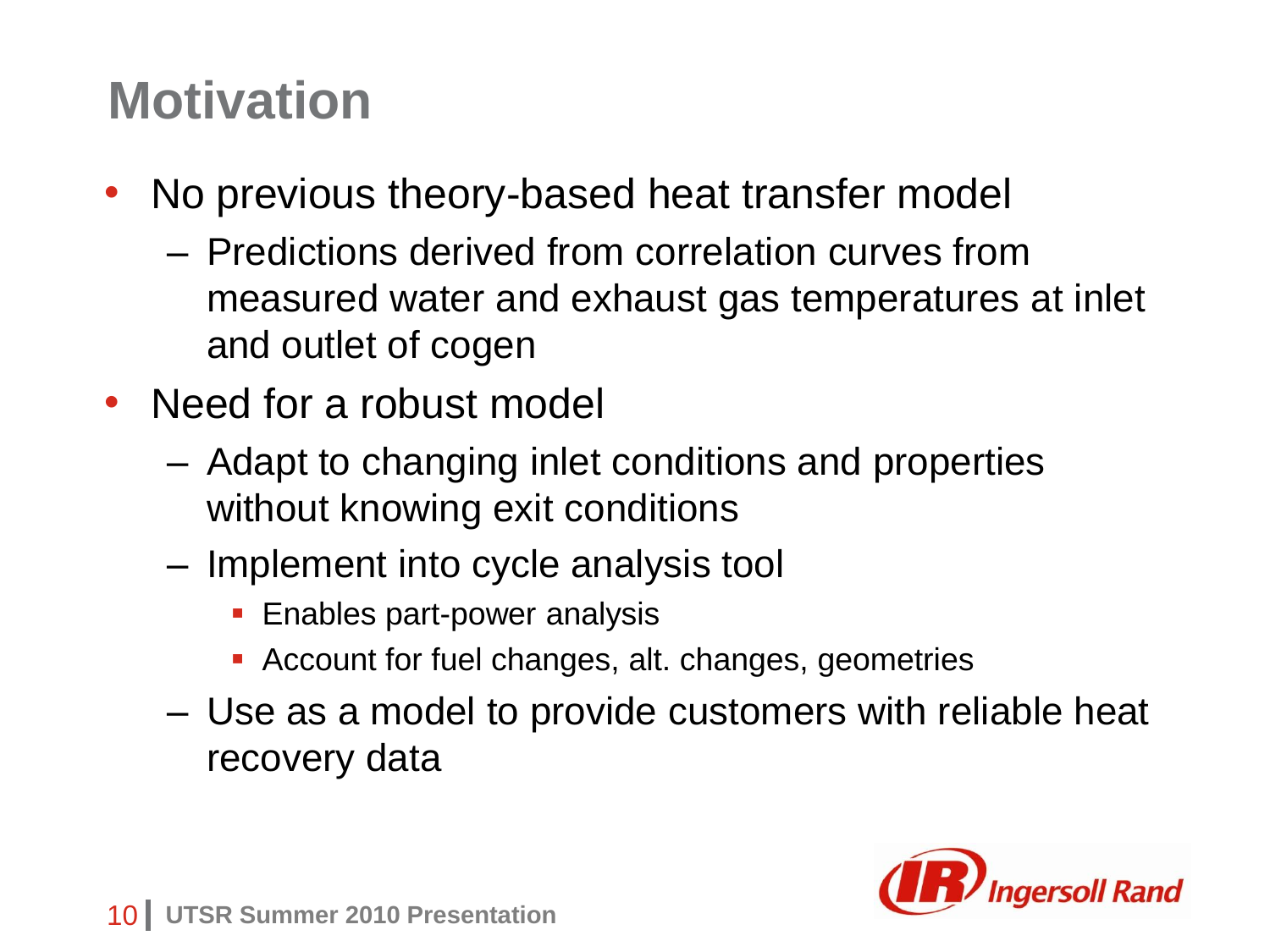#### **Model**

- Calculate pressure drop across air- and water-side
- Calculate mass flows and velocities
- Calculate exhaust gas, water, and material properties
- Setup heat transfer model (tube and fin)
- Calculate convective heat transfer coeff. of each component independently
- Calculate resistivity of each component and combine
- Calculate effectiveness and heat transfer

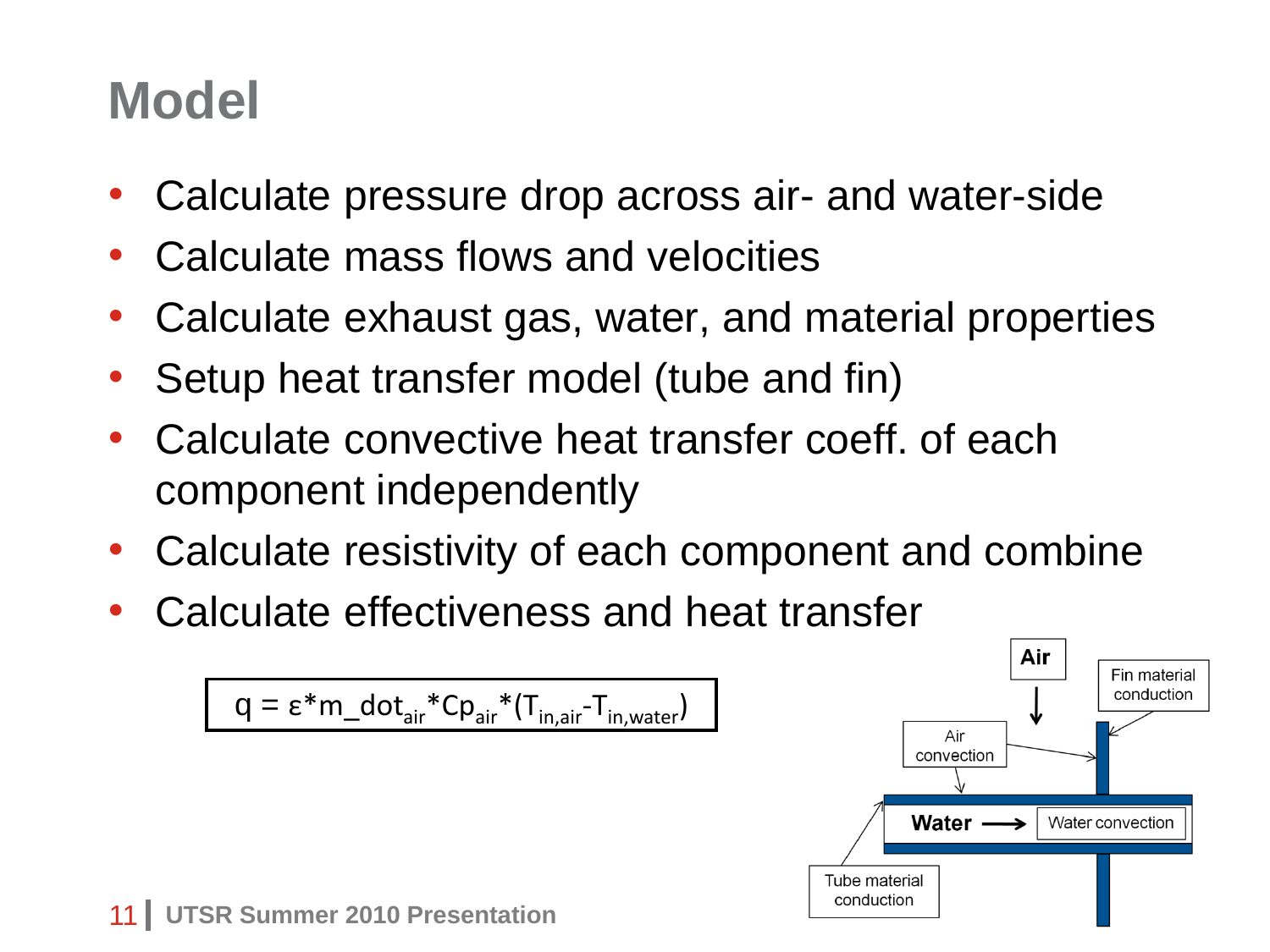#### **Heat Recovery**

- Low inlet water temperatures  $\rightarrow$  heat recovery sensitive to inlet water flows rates
- High inlet water flow rates  $\rightarrow$  heat recovery sensitive to inlet water temperatures

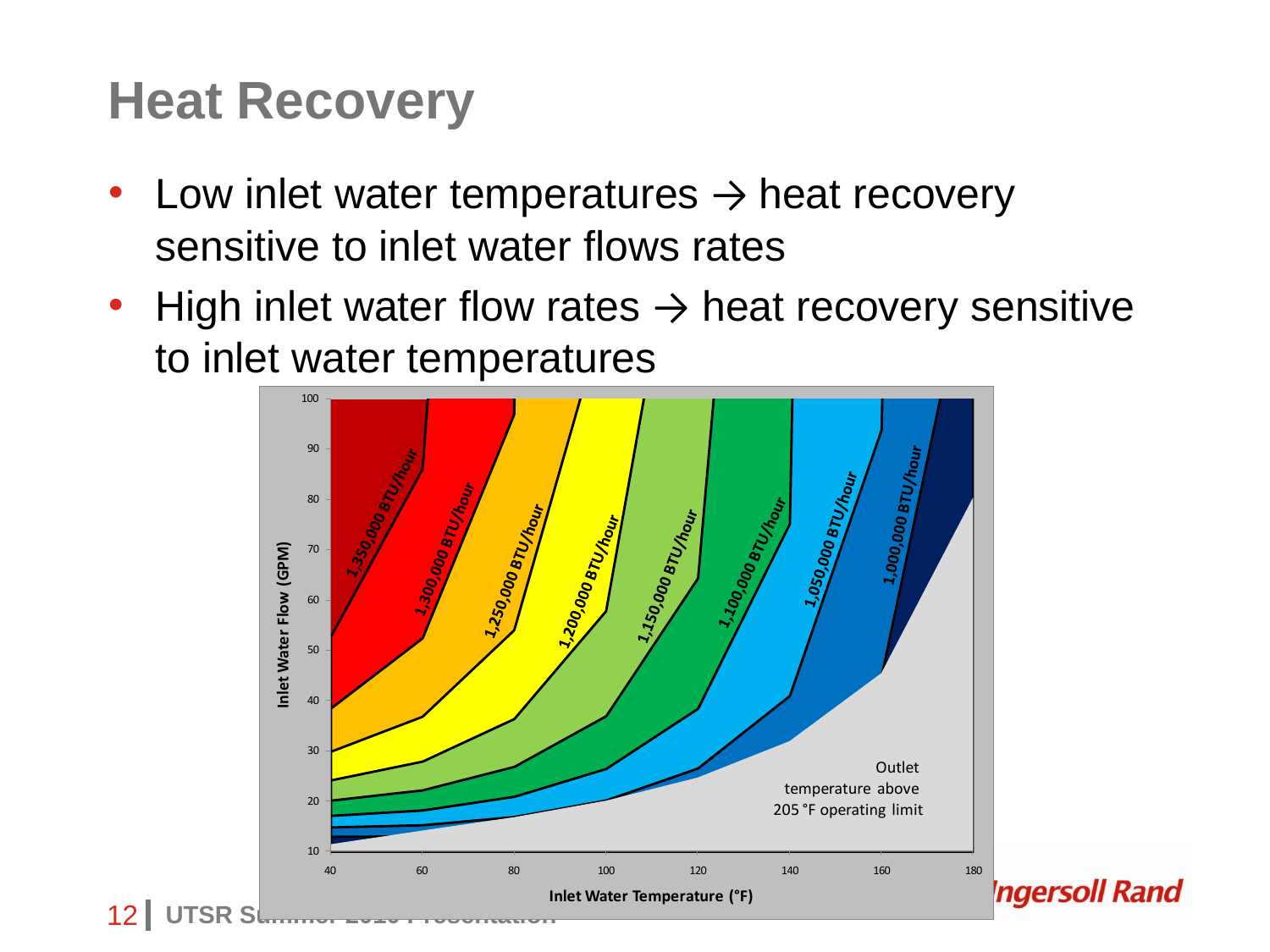#### **Parametric Studies**





| <b>Test</b> | <b>Gas Type</b> | q_calc          | n_HHV  |
|-------------|-----------------|-----------------|--------|
| #           |                 | <b>BTU/hour</b> |        |
|             | Natural         | $1.16E + 06$    | 0.6324 |
| 2           | Anaerobic       | $1.17E + 06$    | 0.6333 |
| З           | Landfill        | $1.19E + 06$    | 0.6340 |



**13 UTSR Summer 2010 Presentation**